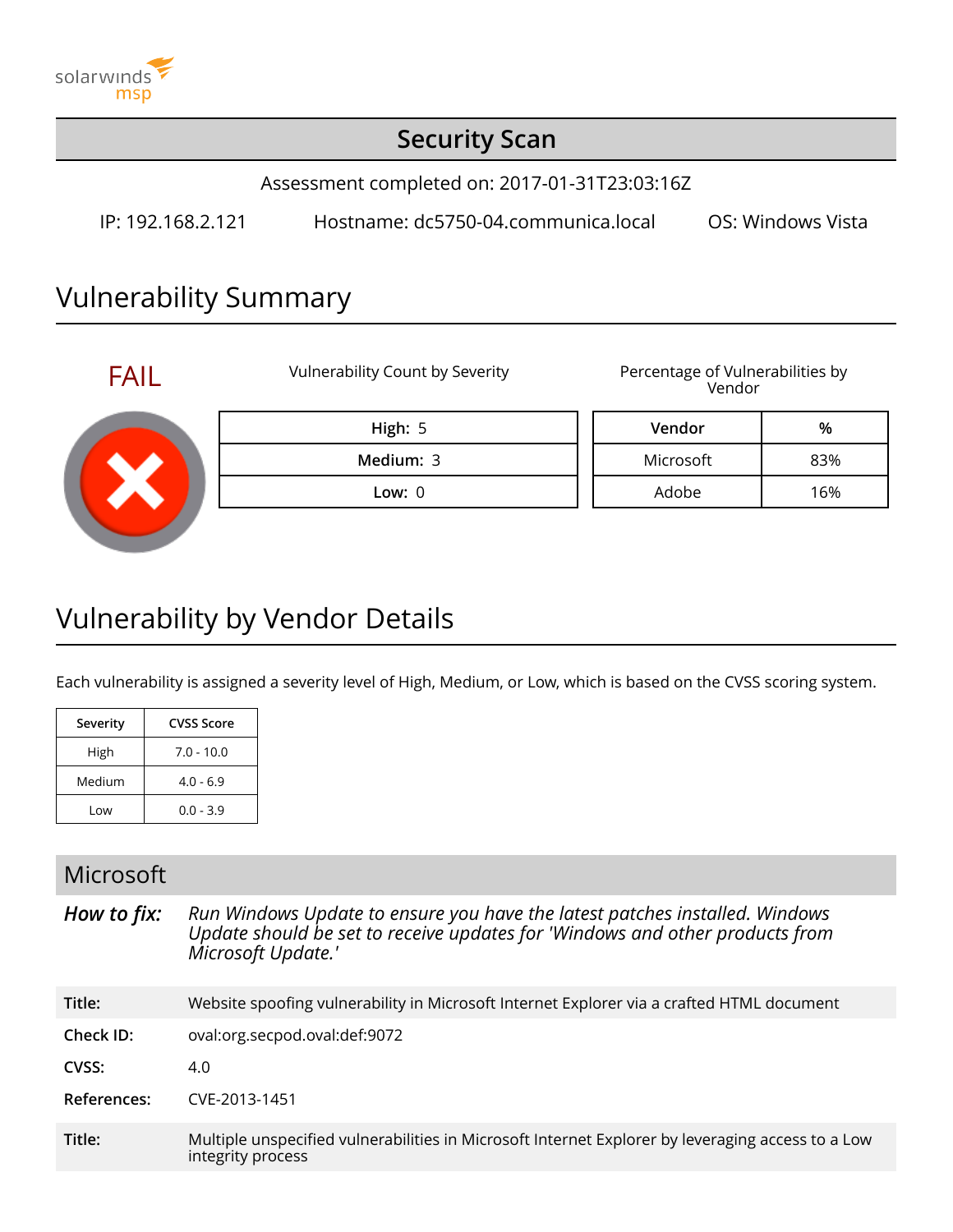| Check ID:    | oval:org.secpod.oval:def:5219                                                                            |  |  |
|--------------|----------------------------------------------------------------------------------------------------------|--|--|
| CVSS:        | 5.8                                                                                                      |  |  |
| References:  | CVE-2012-1545                                                                                            |  |  |
| Title:       | Information disclosure vulnerability in Microsoft Internet Explorer via a crafted HTML document          |  |  |
| Check ID:    | oval:org.secpod.oval:def:9073                                                                            |  |  |
| <b>CVSS:</b> | 4.0                                                                                                      |  |  |
| References:  | CVE-2013-1450                                                                                            |  |  |
| Title:       | MS13-002 - Vulnerabilities in Microsoft XML Core Services Could Allow Remote Code Execution<br>(XML 4.0) |  |  |
| Check ID:    | lua:com.iscanonline:def:5810                                                                             |  |  |
| CVSS:        | 9.3                                                                                                      |  |  |
| References:  | CVE-2013-0007, MS13-002                                                                                  |  |  |
| Title:       | MS12-043 - Vulnerability in Microsoft XML Core Services Could Allow Remote Code Execution<br>(XML 4.0)   |  |  |
| Check ID:    | lua:com.iscanonline:def:5889                                                                             |  |  |
| CVSS:        | 9.3                                                                                                      |  |  |
| References:  | CVE-2012-1889, MS12-043                                                                                  |  |  |

#### Adobe

*How to fix: Run the affected software's update mechanism, or go to the vendor's site to download the latest version and/or patches.*

**Title:** APSB16-02 - Security Update - Adobe Reader 11.0.14 released

**Check ID:** lua:com.iscanonline:def:6457

**CVSS:** 10.0

**References:** CVE-2016-0931, CVE-2016-0932, CVE-2016-0933, CVE-2016-0934, CVE-2016-0935, CVE-2016-0936, CVE-2016-0937, CVE-2016-0938, CVE-2016-0939, CVE-2016-0940, CVE-2016-0941, CVE-2016-0942, CVE-2016-0943, CVE-2016-0944, CVE-2016-0945, CVE-2016-0946, CVE-2016-0947, APSB16-02